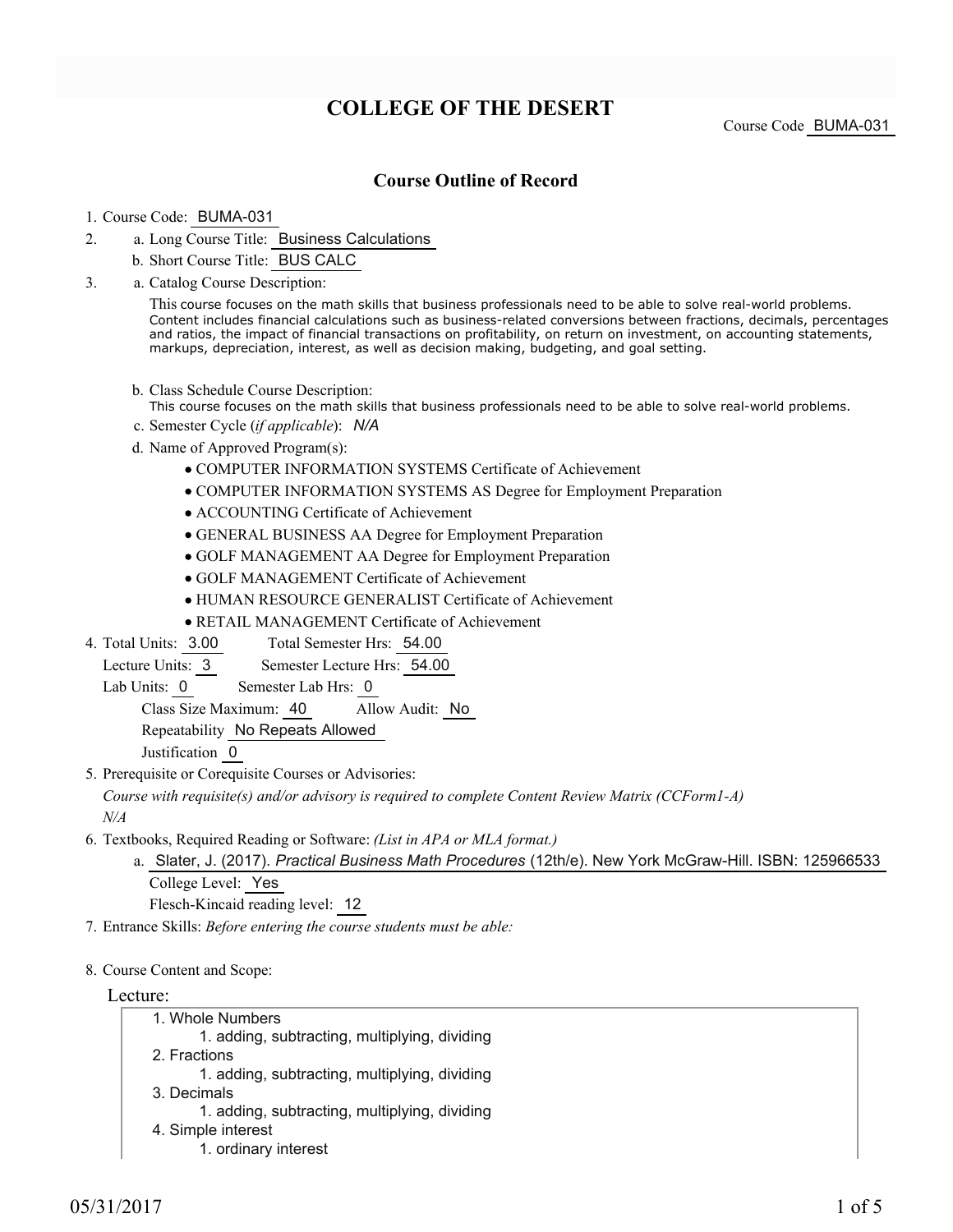- 2. reverse operations
- 3. maturity value-present value
- Simple discount 5.
	- 1. discount and proceeds of interest bearing notes
	- 2. other discount formulas
- 6. Compound interest
	- 1. reverse operations
	- 2. present value
	- 3. daily and continuous compound mg
- 7. Purchase discounts and markup
	- 1. trade discounts
	- 2. cash discounts
- 8. markup based on cost or selling price
- 9. Financial statements
	- 1. Income statement
	- 2. balance sheet
- 10. Payroll and payroll taxes
- 11. Preparing and revising budgets

Lab: *(if the "Lab Hours" is greater than zero this is required)*

9. Course Student Learning Outcomes:

```
1.
```
Apply mathematical functions to arrive at calculations to be used in business decisions.

### $2^{\circ}$

Interpret how calculations are used in making business decisions.

#### 3.

```
Employ an understanding of business cycles, international trade, budgets, the nature
of interest, and investments to various business situations.
```
### 4.

Identify the interrelationships among standard financial report.

### 5.

5. Understand and Interpret the meaning of financial ratios

10. Course Objectives: Upon completion of this course, students will be able to:

- a. Calculate trade end cash discounts;
- b. Calculate the net cost of an invoice;
- c. Calculate the monthly payment required on a loan;
- d. Calculate the average daily balance and service charge on an open-end account;
- e. Calculate components of an Income statement and balance sheet;
- f. Calculate the amount and rate of depreciation of an asset;
- g. Calculate cost and return on Investments in stocks and bonds;
- h. Calculate the unearned interest when a contract is paid off before maturity;
- i. Calculate the amount and percent of markup on merchandise;
- j. Calculate gross payroll, employer and employee taxes;
- k. Identify the impact of financial transactions on financial reports and decision making.
- l. Produce and revise budgets.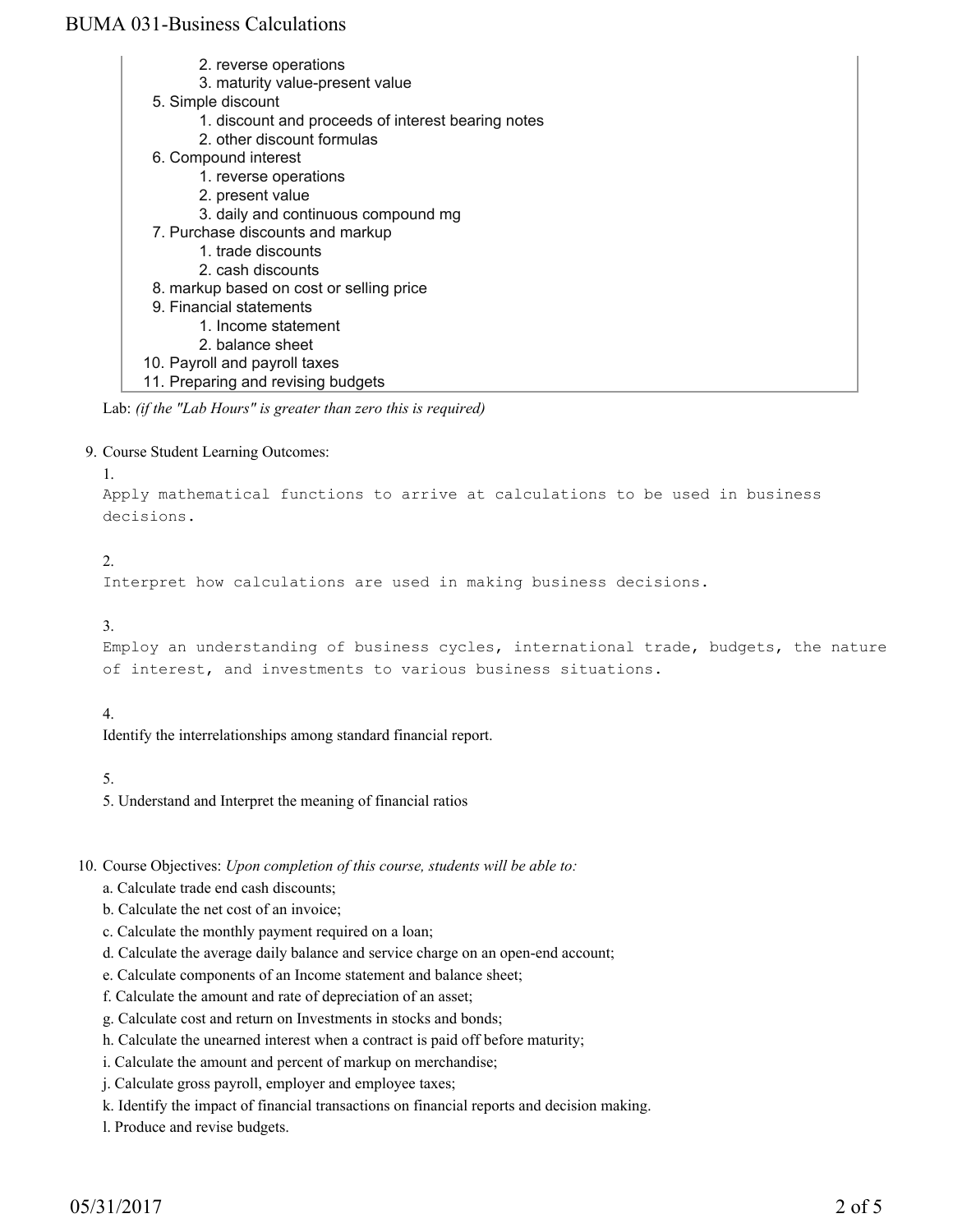11. Methods of Instruction: *(Integration: Elements should validate parallel course outline elements)* 

- a. Discussion
- b. Distance Education
- c. Lecture

#### Other Methods:

Homework Problems In class problem solving

12. Assignments: (List samples of specific activities/assignments students are expected to complete both in and outside of class.) In Class Hours: 54.00

Outside Class Hours: 108.00

a. In-class Assignments

In class problem Solving Examples:

Divide your team into two groups- one will play the part of the managers of the Electric Motor Division and the other will play the part of the managers of the Small Appliance Division in the same company. Small Appliances wants to purchase an electric motor to be used in a state-of-the-art sorbet maker which is expected to sell for \$89. It is estimated that 50,000 sorbet makers could be sold per year, each requiring one electric motor. The motors must be purchased from the in-house Electric Motor Division (they hold the patent). The variable cost of the sorbet maker (not including the motor) would be \$54. The sorbet maker project would require additional fixed costs of \$180,000 per year and additional operating assets of \$3,000,000.

Discussion questions Example:

Company A's costs are mostly variable, whereas Company B's costs are mostly fixed. When sales increase, which company will tend to realize the greatest increase in profits? Explain.

b. Out-of-class Assignments

Readings and homework as assigned.

- 13. Methods of Evaluating Student Progress: The student will demonstrate proficiency by:
	- Written homework
	- Reading reports
	- Computational/problem solving evaluations
	- Group activity participation/observation
	- True/false/multiple choice examinations
	- Mid-term and final evaluations
	- Student participation/contribution
	- Student preparation

### 14. Methods of Evaluating: Additional Assessment Information:

Written tests that assess learning of concepts 1. Typical Test problem: a. Kyle Hoyt purchased on old Mickey Mouse poster for \$700. He plans to resell it for \$1,200. What are the dollar mark-up and percent markup on cost? b. Selling price per unit is \$75. Variable expenses per unit are \$45. Fixed expenses are \$75,000 per month. The marketing manager argues that an \$8,000 increase in monthly advertising would increase monthly sales by \$15,000. Should the advertising budget be increased?

- 15. Need/Purpose/Rationale -- All courses must meet one or more CCC missions.
	- PO Career and Technical Education

Fulfill the requirements for an entry- level position in their field.

Apply critical thinking skills to execute daily duties in their area of employment.

Apply critical thinking skills to research, evaluate, analyze, and synthesize information.

IO - Personal and Professional Development Demonstrate an understanding of ethical issues to make sound judgments and decisions.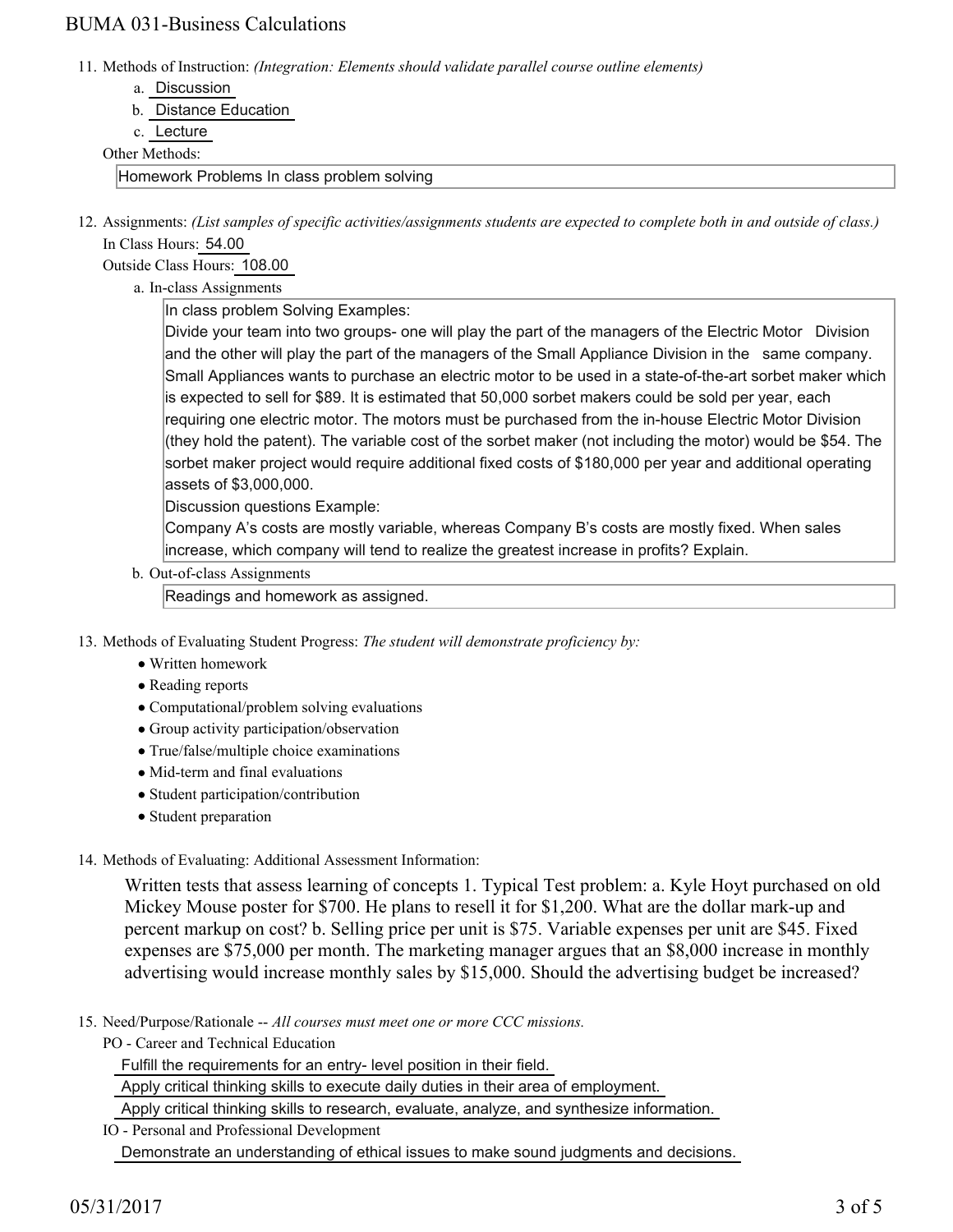|                                                                          | IO - Critical Thinking and Communication                                                                                                                                                                                                                                                                                                                                                                                                                                         | Apply principles of logic to problem solve and reason with a fair and open mind.                                                                                                                                                                                                                                                                                                                                                                                                                                                                                                                                 |                      |                     |  |
|--------------------------------------------------------------------------|----------------------------------------------------------------------------------------------------------------------------------------------------------------------------------------------------------------------------------------------------------------------------------------------------------------------------------------------------------------------------------------------------------------------------------------------------------------------------------|------------------------------------------------------------------------------------------------------------------------------------------------------------------------------------------------------------------------------------------------------------------------------------------------------------------------------------------------------------------------------------------------------------------------------------------------------------------------------------------------------------------------------------------------------------------------------------------------------------------|----------------------|---------------------|--|
| 16. Comparable Transfer Course                                           |                                                                                                                                                                                                                                                                                                                                                                                                                                                                                  |                                                                                                                                                                                                                                                                                                                                                                                                                                                                                                                                                                                                                  |                      |                     |  |
| <b>University System</b>                                                 | Campus                                                                                                                                                                                                                                                                                                                                                                                                                                                                           | <b>Course Number</b>                                                                                                                                                                                                                                                                                                                                                                                                                                                                                                                                                                                             | <b>Course Title</b>  | <b>Catalog Year</b> |  |
| 17. Special Materials and/or Equipment Required of Students:             |                                                                                                                                                                                                                                                                                                                                                                                                                                                                                  |                                                                                                                                                                                                                                                                                                                                                                                                                                                                                                                                                                                                                  |                      |                     |  |
| <sup>18.</sup> Materials Fees:                                           | Required Material?                                                                                                                                                                                                                                                                                                                                                                                                                                                               |                                                                                                                                                                                                                                                                                                                                                                                                                                                                                                                                                                                                                  |                      |                     |  |
| <b>Material or Item</b>                                                  |                                                                                                                                                                                                                                                                                                                                                                                                                                                                                  |                                                                                                                                                                                                                                                                                                                                                                                                                                                                                                                                                                                                                  | <b>Cost Per Unit</b> | <b>Total Cost</b>   |  |
|                                                                          |                                                                                                                                                                                                                                                                                                                                                                                                                                                                                  | 19. Provide Reasons for the Substantial Modifications or New Course:                                                                                                                                                                                                                                                                                                                                                                                                                                                                                                                                             |                      |                     |  |
| Periodic review.<br>20.                                                  | a. Cross-Listed Course (Enter Course Code): N/A<br>b. Replacement Course (Enter original Course Code): N/A                                                                                                                                                                                                                                                                                                                                                                       |                                                                                                                                                                                                                                                                                                                                                                                                                                                                                                                                                                                                                  |                      |                     |  |
| 21. Grading Method (choose one): Letter Grade Only                       |                                                                                                                                                                                                                                                                                                                                                                                                                                                                                  |                                                                                                                                                                                                                                                                                                                                                                                                                                                                                                                                                                                                                  |                      |                     |  |
| 22. MIS Course Data Elements                                             | a. Course Control Number [CB00]: CCC000583280<br>c. Credit Status [CB04]: D - Credit - Degree Applicable<br>d. Course Transfer Status [CB05]: C = Non-Transferable<br>f. Vocational Status [CB09]: Possibly Occupational<br>g. Course Classification [CB11]: Y - Credit Course<br>h. Special Class Status [CB13]: N - Not Special<br>i. Course CAN Code [CB14]: N/A<br>1. Funding Agency Category [CB23]: Y = Not Applicable<br>m. Program Status [CB24]: 1 = Program Applicable | b. T.O.P. Code [CB03]: 50100.00 - Business and Commerce, Ge<br>e. Basic Skills Status [CB08]: 2N = Not basic skills course<br>j. Course Prior to College Level [CB21]: $Y = Not$ Applicable<br>k. Course Noncredit Category [CB22]: Y - Not Applicable<br>Name of Approved Program (if program-applicable): ACCOUNTING, COMPUTER INFORMATION<br>SYSTEMS, COMPUTER INFORMATION SYSTEMS, GENERAL BUSINESS, GOLF MANAGEMENT, GOLF<br>MANAGEMENT, HUMAN RESOURCE GENERALIST, RETAIL MANAGEMENT<br>Attach listings of Degree and/or Certificate Programs showing this course as a required or a restricted elective.) |                      |                     |  |
| 23. Enrollment - Estimate Enrollment<br>First Year: 30<br>Third Year: 30 |                                                                                                                                                                                                                                                                                                                                                                                                                                                                                  |                                                                                                                                                                                                                                                                                                                                                                                                                                                                                                                                                                                                                  |                      |                     |  |
| 24. Resources - Faculty - Discipline and Other Qualifications:           | a. Sufficient Faculty Resources: Yes                                                                                                                                                                                                                                                                                                                                                                                                                                             | b. If No, list number of FTE needed to offer this course: N/A                                                                                                                                                                                                                                                                                                                                                                                                                                                                                                                                                    |                      |                     |  |
|                                                                          |                                                                                                                                                                                                                                                                                                                                                                                                                                                                                  | 25. Additional Equipment and/or Supplies Needed and Source of Funding.                                                                                                                                                                                                                                                                                                                                                                                                                                                                                                                                           |                      |                     |  |

## *N/A*

26. Additional Construction or Modification of Existing Classroom Space Needed. (Explain:)

*N/A*

27. FOR NEW OR SUBSTANTIALLY MODIFIED COURSES